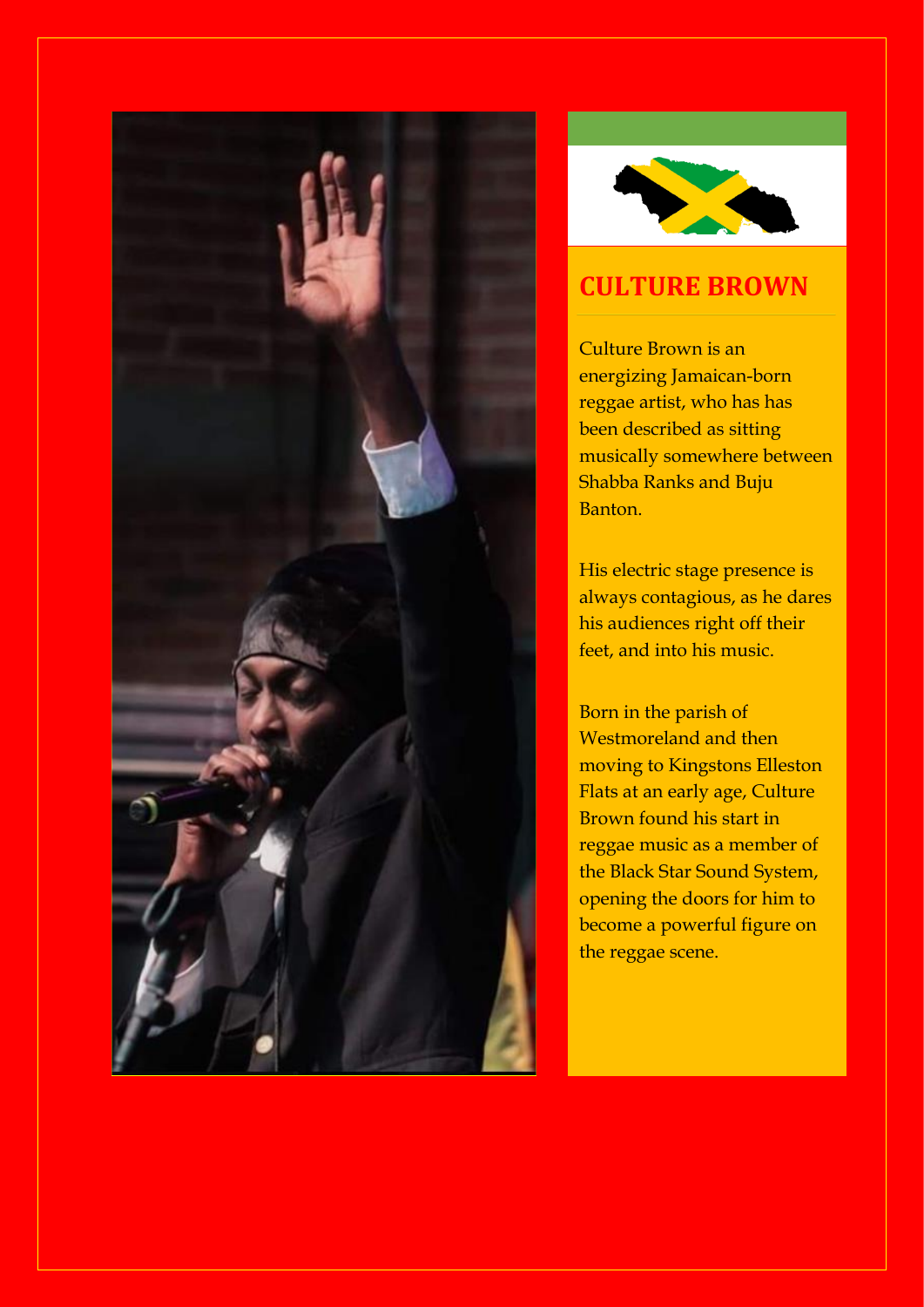### **MUSIC BIO**



# **MANNERS AND RASPECK**



# **POOR**

As a roots and culture dancehall artist, Culture Browns lyrical content often sheds light on today's world issues and gives hope for a better tomorrow.

The song 'Poor' is a true reflection of the struggle lots of people go through every day, released on the album 'Poor' on his own independent label, Akeel Records, in 2009.

On the same label, the album 'Manners and Raspeck' was released featuring hit songs such as Yadding Iwah and Rastafari pt 1, to be found on YouTube and



**HOT IN THE STREET**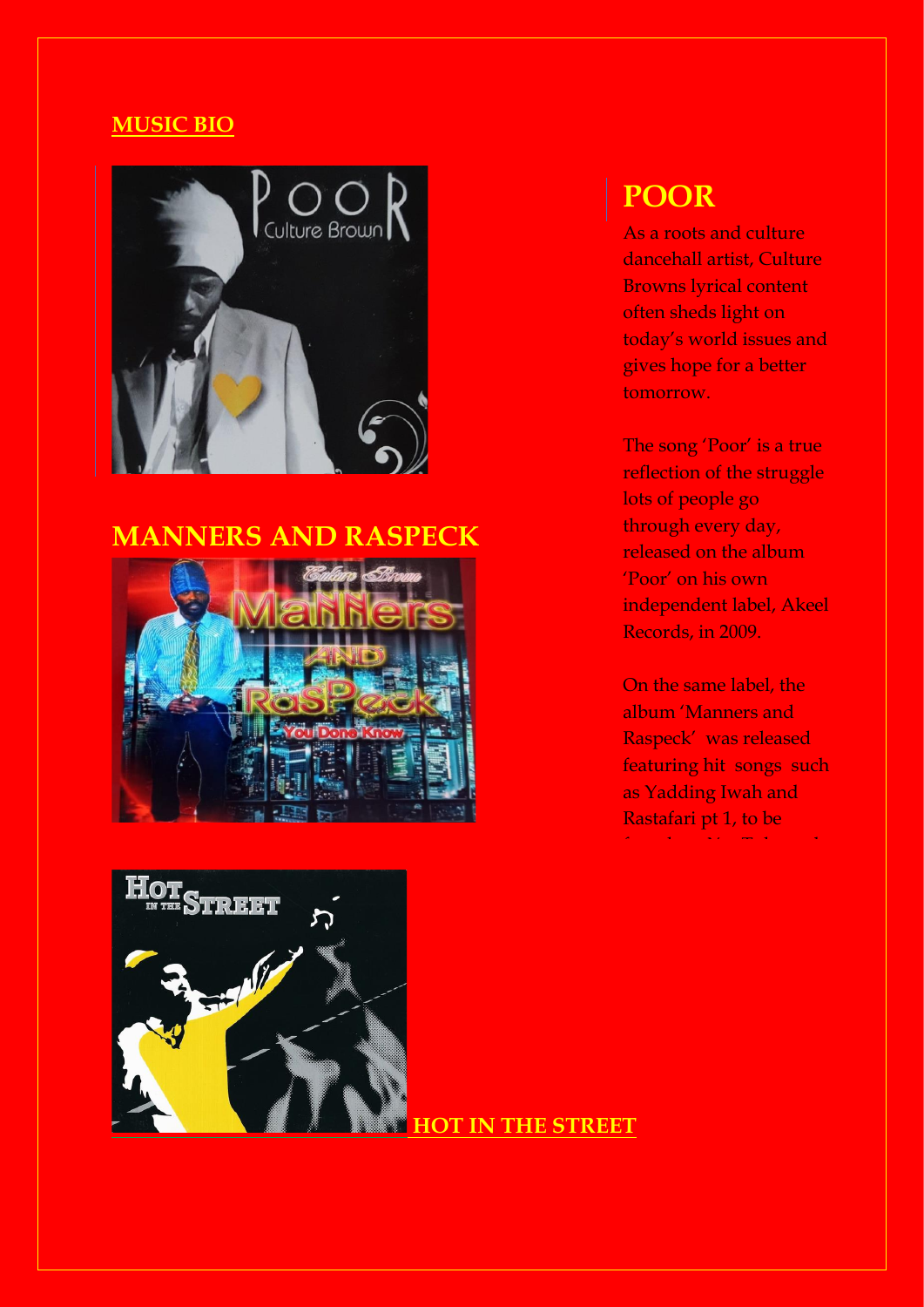



# **JAMAICA WE SAY**

Culture's latest album, Jamaica we say, released in 2019.

Culture writes all of his songs himself. Currently he is working on a short story book, titled 'Inna mi yard'.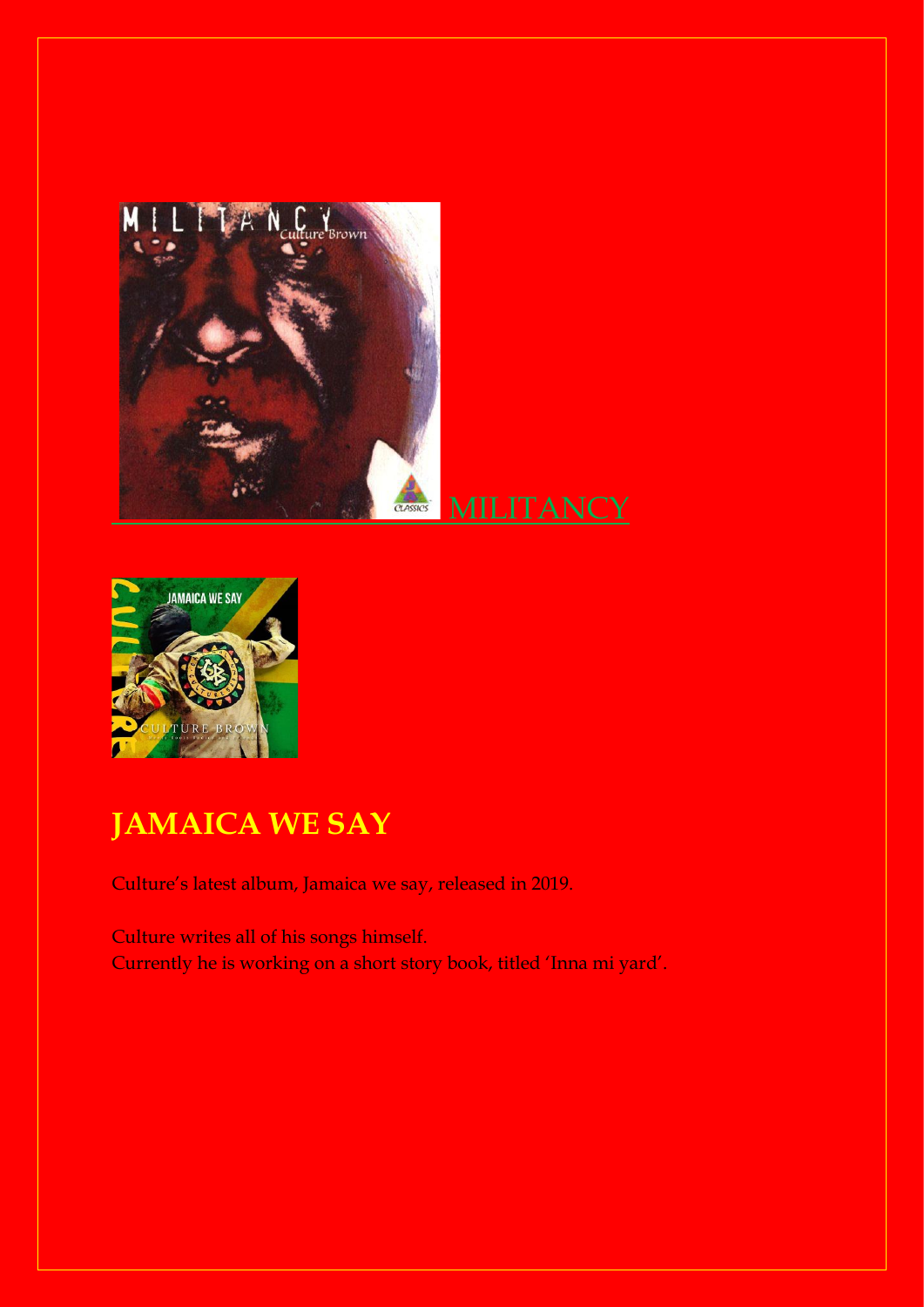Culture Brown is a versatile artist who has collaborated some of Jamaica's greatest artists such as Dennis Brown, Delroy Wilson, Beresford Hammond, Junior Reid, Carl Darlings, Leroy Smart, Stranger Cole, and countless others. He worked with producers like Flabba Holt, Sly and Robbie, Leggo records, Bravo small world, Wally Frazer Guyana, Glory Empire, Akeel Records, Rockers master and several producers in South America.



He shared the stage with lots of artists, here with Beres Hammond in Canada at Calgary Reggae Festival. 'Militance' by Beres Hammond and Culture Brown was a huge hit in the UK that went up the charts.

#### **Music around the world**

Culture Brown travels all over, bringing his music to all corners of the world. He has toured countries such as UK, France, Germany, Netherlands, Amsterdam, Switzerland, Liechtenstein, Austria, Ghana, Argentina , Colombia peru, Chile, Mexico, St Kitts & Nevis, Anguilla, St marten, Trinidad , Canada and St Lucia.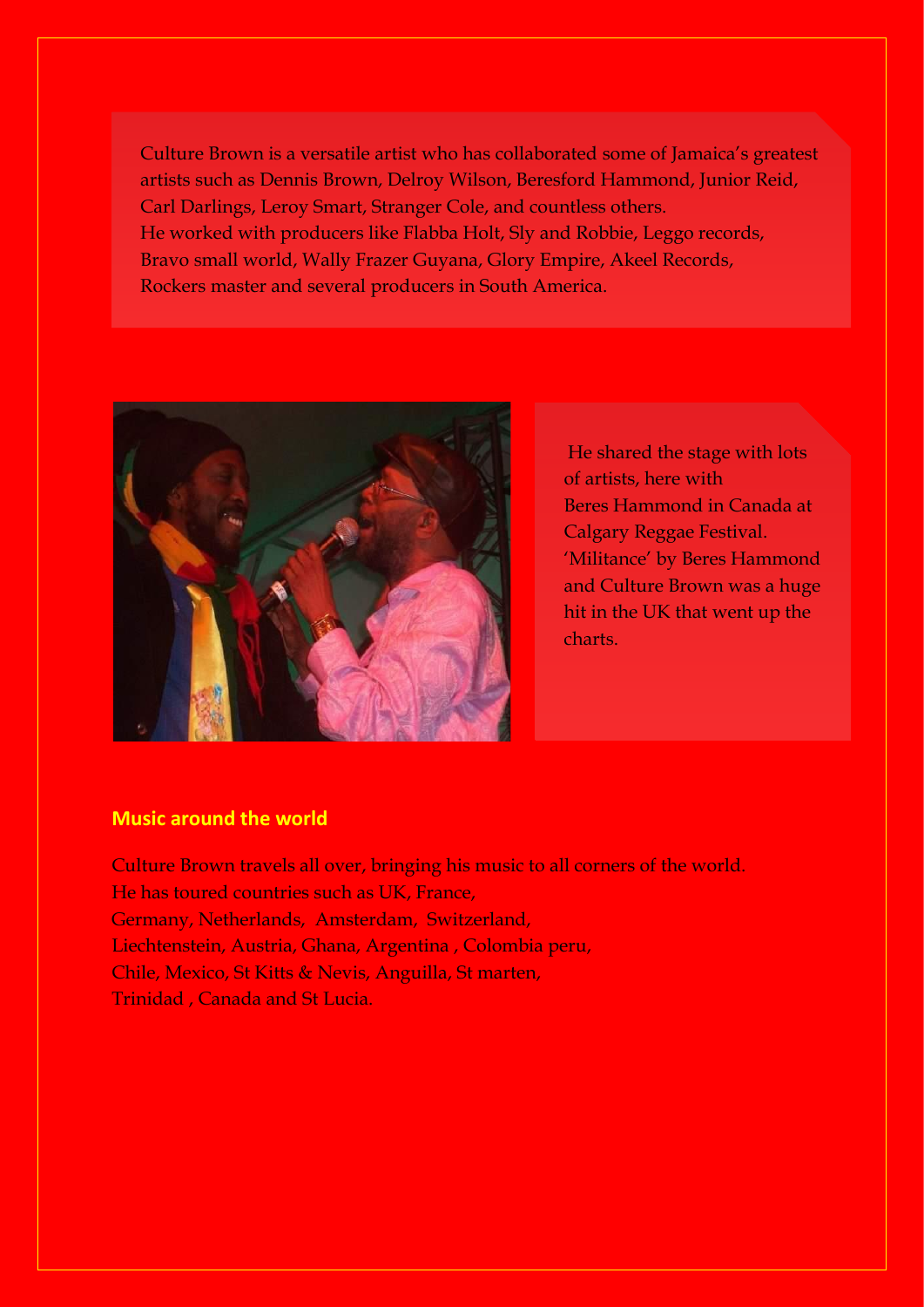#### **Heart for Charity**

In Mexico, Culture worked in about six facilities for beautiful people with special needs, both children and adults.

He has a big heart for charity, he has his own 'One chair Foundation'.

In 2017, he wrote the song ' Beautiful' which is dedicated to people with special needs.



Culture brown performed for the special needs in Mexico, Chile, Peru, Argentina, Colombia, Trinidad, Canada, Jamaica and The Netherlands.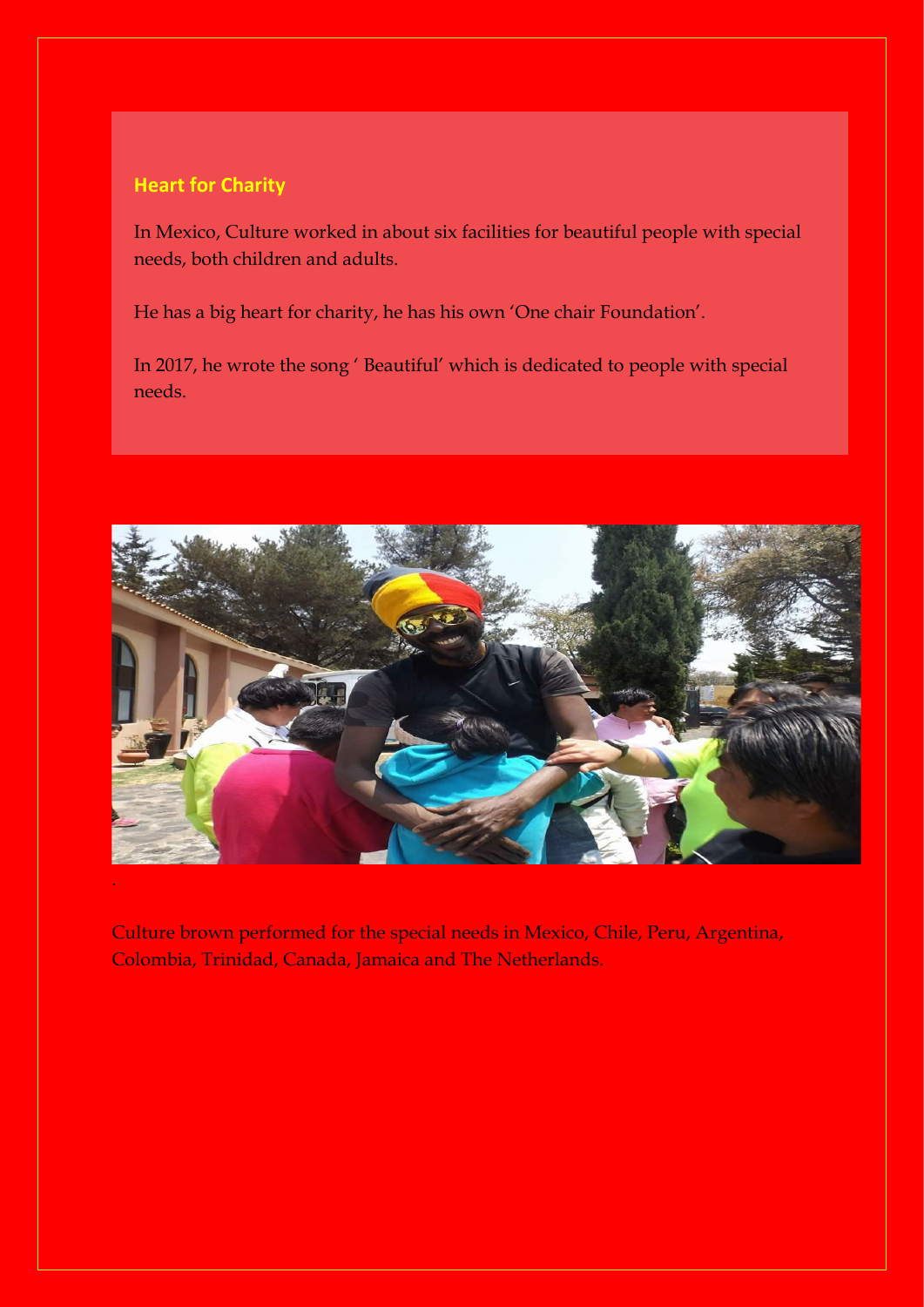

### **Reggae Ambassador**

Culture brown was awarded as the reggae ambassador for the special needs in Europe in 2017 for years of service,working for them for free, something he said he take great pride in doing.

Culture brown also created history in 2017 as the first reggae artist in the world to perform on Bendito TV with host Beto Cassala, in Argentina.

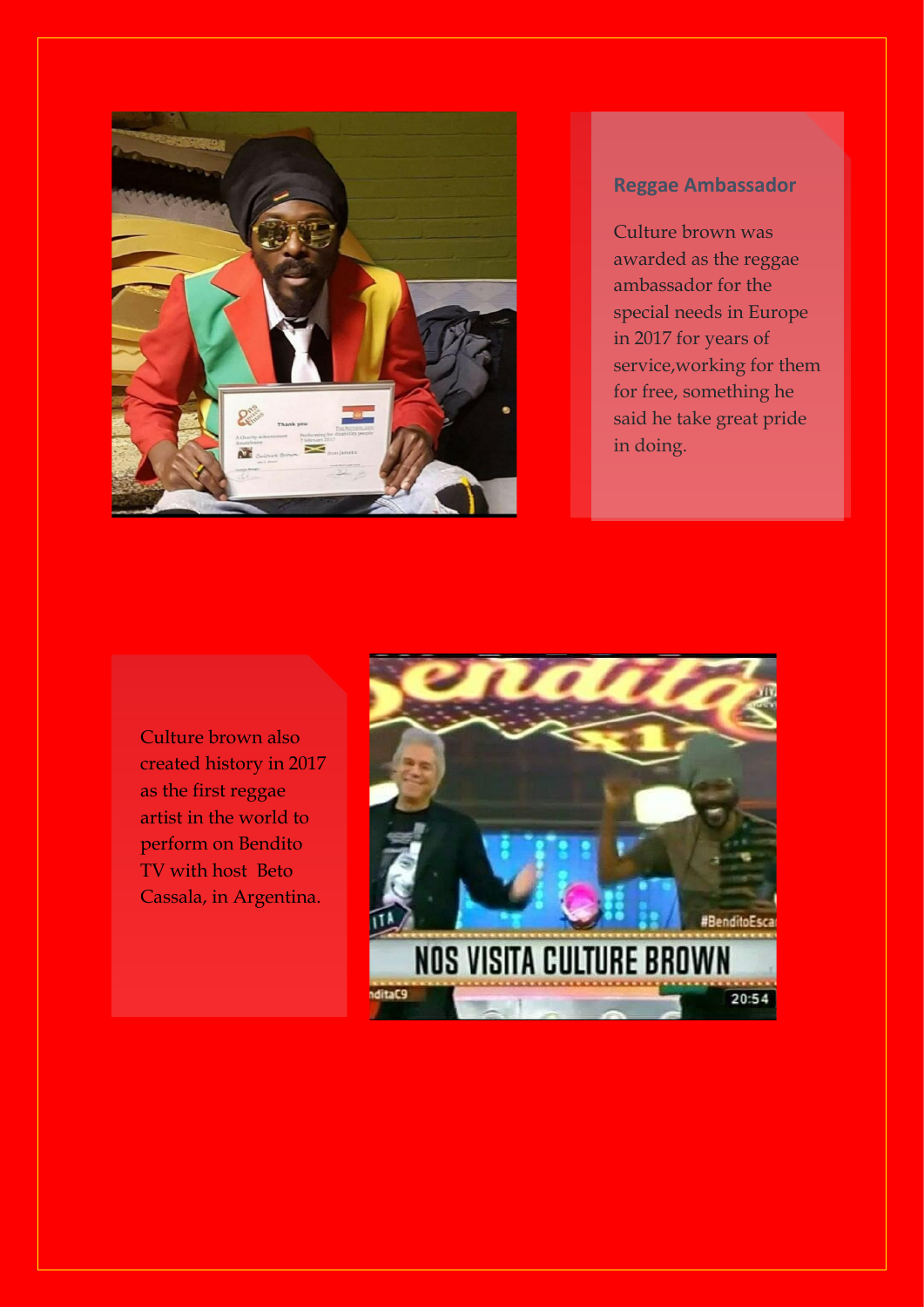



His latest collab was with Big Sugar in Canada, as Culture says, my first time working live with Big Sugar took me to another place in a higher heights in music. The Canadian newspaper mentioned in November 2019,

Big Sugar burns bright in Vancouver, stating:

Culture Brown's appearance certainly gives the performance a significant Rastafarian bounce and accentuates the Cuban flavoured influence of Rey Artega's congo drums. But attributing the change the increased intensity of reggae in the fold seems a bit like attributing a calm sea to gentle waves without mentioning the wind.